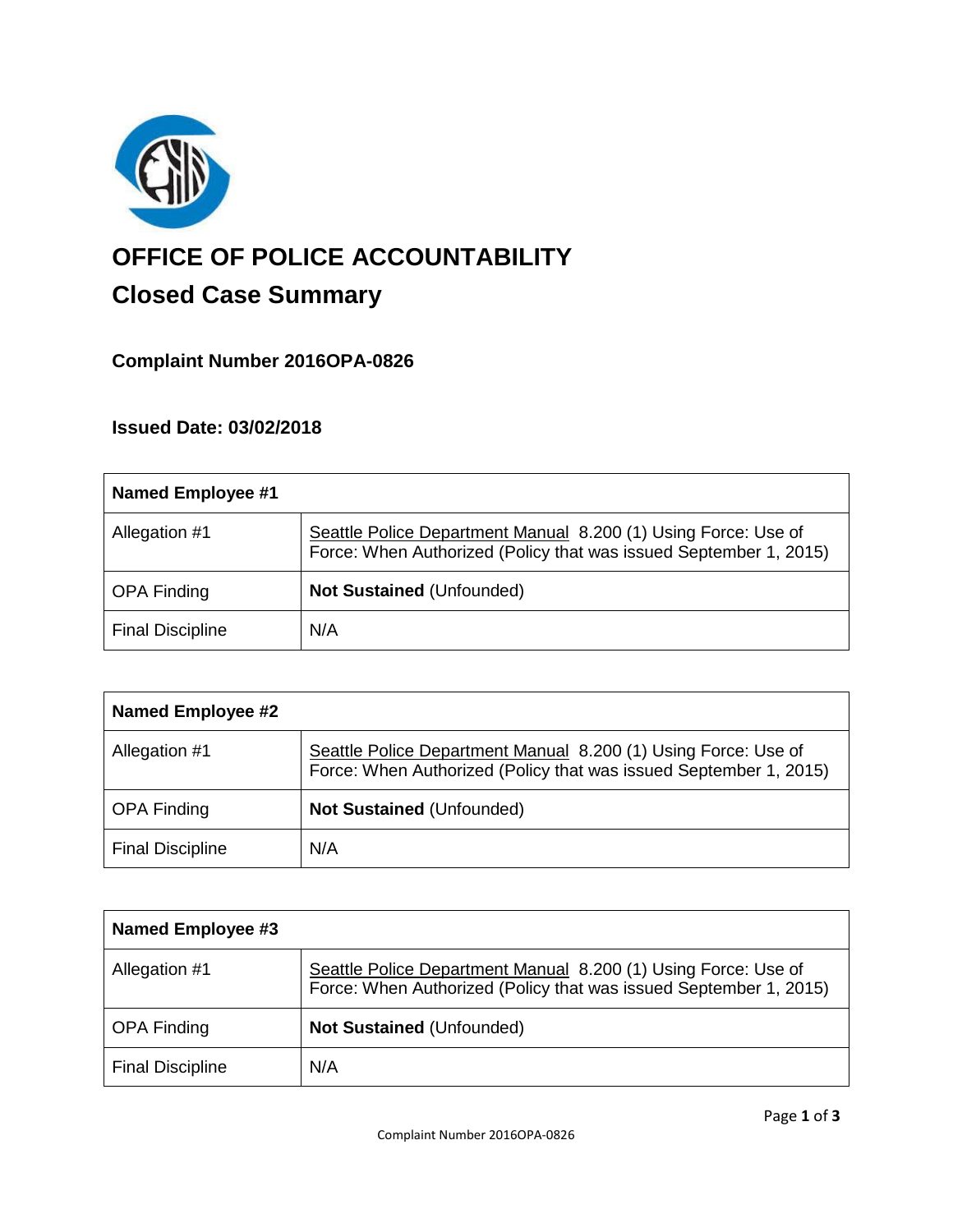#### **INCIDENT SYNOPSIS**

The Named Employees responded to a report of possible harassment, property damage and Violation of the Uniform Controlled Substance Act.

#### **COMPLAINT**

The complainant alleged that during an interaction with the Named Employees, one of the Named Employees punched him in the face causing injuries. The complainant later changed his account of what occurred and stated that he was not "sucker punched," but was instead allegedly pushed by one of the Named Employees.

#### **INVESTIGATION**

The OPA investigation included the following actions:

- 1. Review of the complaint memo
- 2. Review of In-Car Videos (ICV)
- 3. Search for and review of all relevant records and other evidence

#### **ANALYSIS AND CONCLUSION**

When the Named Employees arrived at the scene, they viewed the alleged perpetrator, the complainant, on the ground, with another individual on top of him holding him down. The Named Employees observed that the complainant had facial injuries and blood around his mouth. The Named Employees placed the complainant into custody. After his arrest, the complainant spoke with a Department Sergeant. He first told the Sergeant that he had been "sucker punched," and then changed his account to say that he was instead pushed. The Sergeant construed the complainant's statements as alleging excessive force against the Named Employees and referred this matter to OPA. However, in the referral, the Sergeant noted that Named Employees denied using force on the complainant. He further noted that the individual who had been holding the complainant down at the time the Named Employees arrived at the scene reported punching the complainant in the face after observing him engaging in criminal activity.

During its investigation, OPA reviewed In-Car Video of the incident that captured the Named Employees' interaction with the complainant, as well as his subsequent statements. From a review of this video, there was no indication that the Named Employees used any reportable force, let alone force that violated Department policy. OPA further attempted to interview the complainant; however, he declined to give a statement.